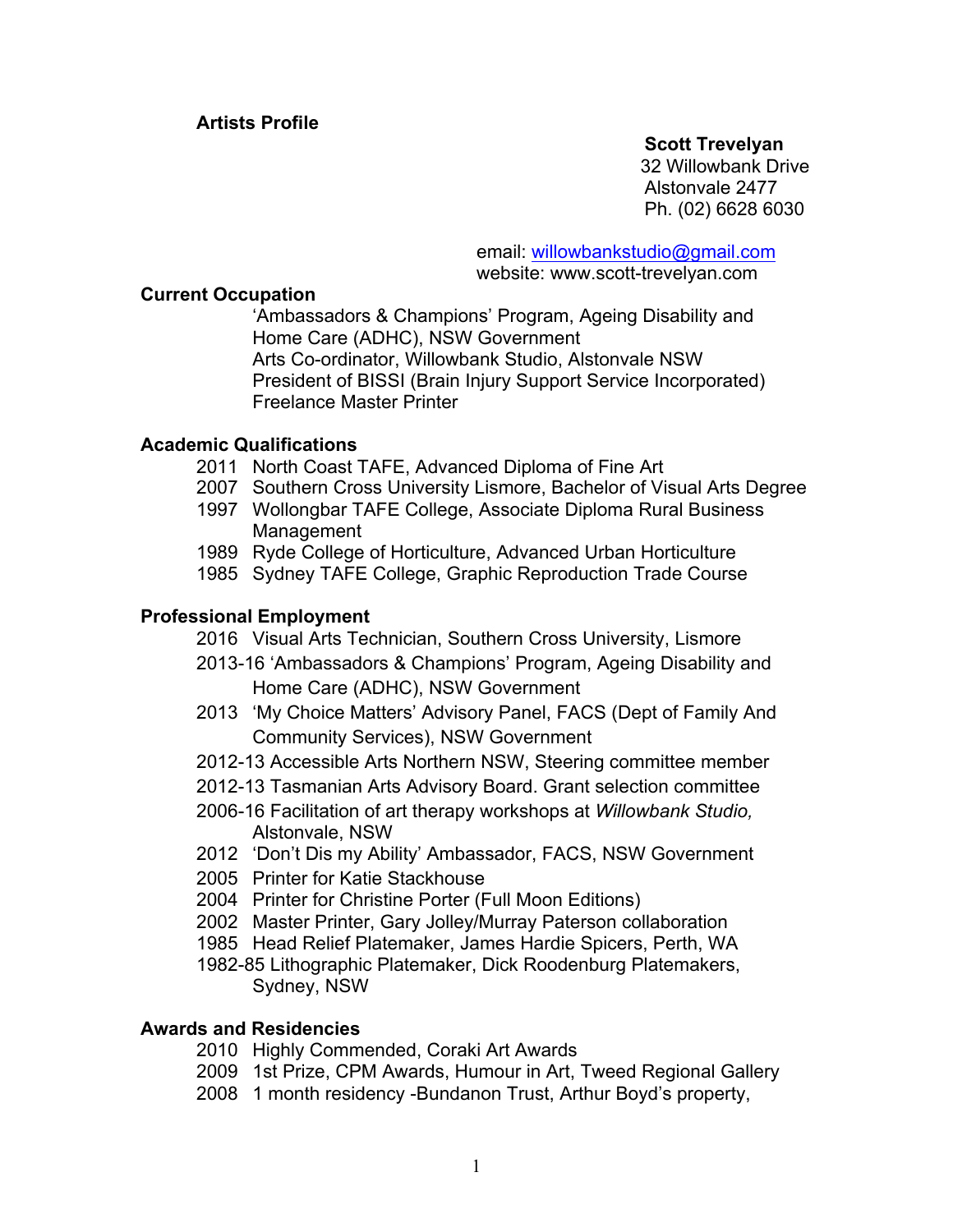Nowra NSW, (Awarded by Accessible Arts)

- 2006 3rd Prize, Seoul World Book Art Exhibition, (SOUTH KOREA) Collaborative codex event
- 2006 2<sup>nd</sup> Prize, Headway ADP, Liverpool, NSW Peoples Choice
- 2004 Headway ADP, Bankstown. NSW Highly Commended
- 1997 1 month residency -Bruce Arthur's Artist Colony, Dunk Island, NTH QLD

## **Collaborations & Commissions**

2015-16 'The Re-authoring Impulse' Epicormia Collective, Ballina, NSW

- 2016 'Scarlet's Fund', printmaking fundraiser, Melbourne, Vic
- 2015 'Beastarium', print exchange curated by Rona Green
- 2012 Ballina Shire Council/Essential Energy 'Transform Community Art Project', Kentwell Community Centre, Ballina, NSW
- 2012 'QR Project', Eight Collective, Lismore, NSW
- 2011 'Familiar/Unfamiliar', commissioned by Print Council of Australia & Rona Green, Impact 7, International Print Conference Melbourne, October 2011.
- 2011 'Footsteps', commission of North Coast NSW artists for Impact 7
- 2010 'Fair & Square', print exchange curated by Rona Green
- 2010 Trading Card II Project, Barratt Galleries, Alstonville, NSW
- 2010 Trading Card I Project, Barratt Galleries, Alstonville, NSW
- 2006 Codex 2, Artists' Books and Papermaking, Southern Cross University, Lismore, NSW
- 2002 'Cubism' Scott Trevelyan, Gary Jolley, Murray Paterson, Lismore, NSW

# **Solo Exhibitions**

- 2015 'Happy Mountain Yoga Studio', Alstonville, NSW
- 2015 'Retrospective', FSG, River St, Ballina, NSW
- 2013 'Honeybee Hardships', Arts Northern Rivers, Alstonville, NSW
- 2009 'To Fly Without Wings', Barratt Galleries, Alstonville, NSW

# **Group Exhibitions**

- 2017 'Golden Bee European Swarming, Northern Spring', Stockholm Sweden & Norwich, UK.
- 2016 'Local Provenance', Tweed Regional Gallery, Murwillumbah, NSW
- 2016 'The Re-authoring Impulse/Decade of Catharsis', NRCG Ballina, NSW
- 2015-16 'Bimblebox 153 Birds', numerous galleries throughout Australia
- 2015 'Beastarium', Dubbo Regional Gallery, NSW
- 2015 Alstonville Clinic, Main St, Alstonville, NSW
- 2013 'Corporeal', Geelong Regional Art Gallery, Geelong, Vic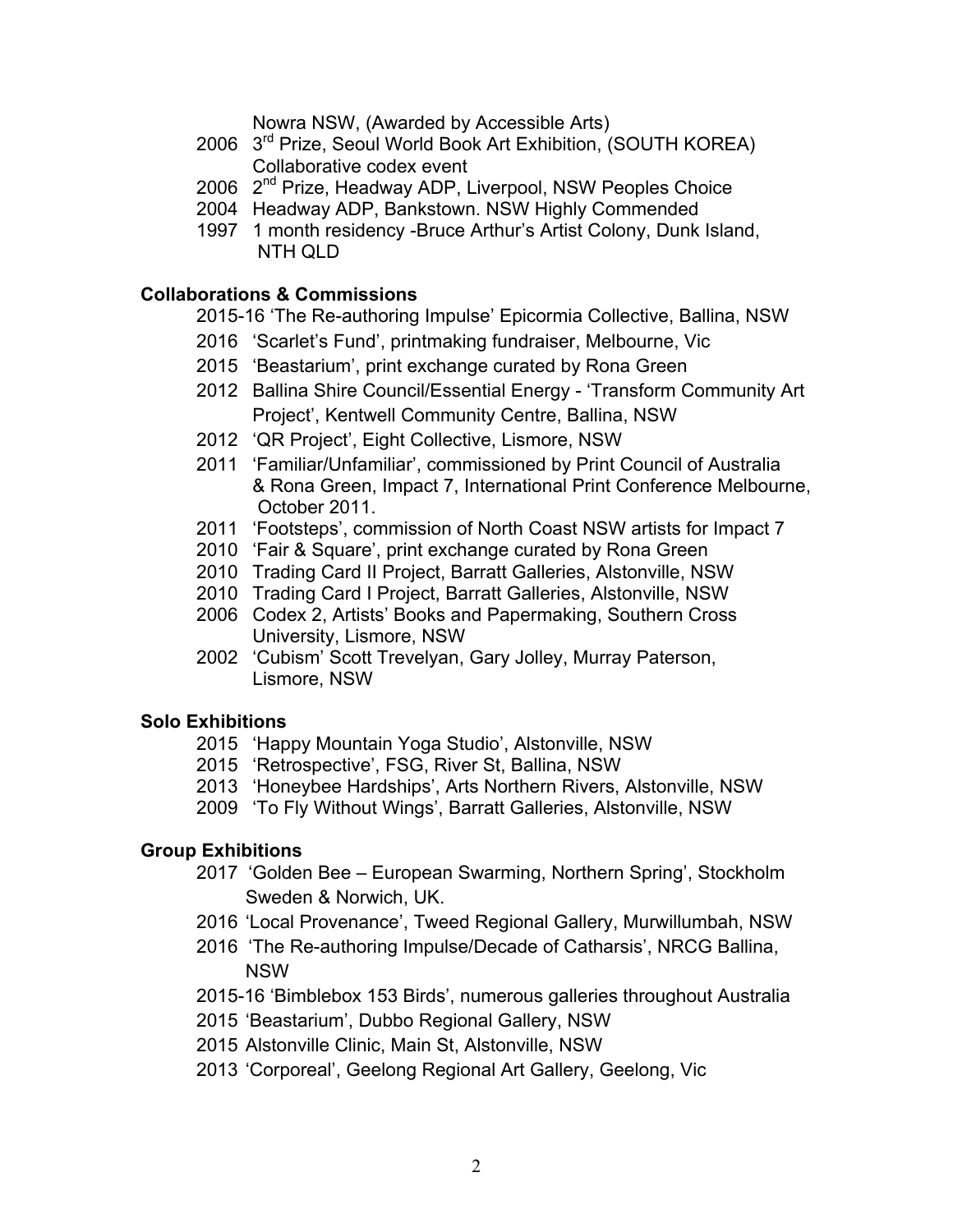- 'Familiar/Unfamiliar', Toowoomba Regional Art Gallery, Toowoomba, Qld
- 'Familiar/Unfamiliar', Swan Hill Regional Art Gallery, Swan Hill, Vic
- 'Don't Dis my Ability' launch, Museum Contemporary Art, Sydney NSW
- 'Plight of the Pollinators', Flanders Nature Centre, CT, USA
- 'Artfelt', Northern Rivers Community Gallery, Ballina, NSW
- 'Familiar/Unfamiliar', s.p.a.c.e. Gallery, Scotch Oakburn College, Launceston, Tasmania
- 'Familiar/Unfamiliar', Tweed River Art Gallery, Murwillumbah, NSW
- 'Familiar/Unfamiliar', c3 contemporary Artspace, Abbotsford Convent, Melbourne, Vic
- 'QR Project', Lismore Regional Gallery, Lismore, NSW
- 'Connecting Communities', Ballina Community Gallery, Ballina, NSW
- 'Framing Gravity, Sydney College of the Arts, Sydney, NSW
- 'Paper Trails', Art Piece Gallery, Mullumbimby, NSW
- North Coast TAFE, Art Acquisitive, Lismore, NSW
- 'Footsteps', DACOU Gallery, Alstonville, NSW
- 'Footsteps' Impact 7, International Print Conference, Melb, Vic
- 'Familiar Unfamiliar', c3 The Abbotsford Convent, Abbotsford, Vic
- 'Familiar Unfamiliar' Impact 7 International Print Conference, Melbourne, Vic
- 'Colour My World', Ray Walsh House Gallery, Tamworth, NSW
- 'Art Therapy Without Borders', Int'l Postcard exchange, USA
- Coraki Art Awards, Coraki, NSW
- 'Objects of the Dead', Upstairs at the Napier Gallery, Melbourne, Victoria
- Trading Cards 2 Project, Lismore Regional Gallery, NSW
- 'Artfelt', Northern Rivers Community Gallery, Ballina, NSW
- CPM Awards, Tweed Regional Gallery, Murwillumbah, NSW
- 'Fair & Square' Charles Sturt University, Wagga Wagga, NSW
- 'Famous People', Prabbeli Gallery, Luxembourg
- 'The Hankie Project', Grafton Regional Gallery, Grafton, NSW
- 'Friends & Lovers', Prabbeli Gallery, Luxembourg
- 'Border Art Prize', Tweed Regional Gallery, Murwillumbah, NSW
- 'Coraki Art Awards', Coraki, NSW
- St George Art Awards, Hurstville City Library Museum/Gallery, Sydney, NSW
- 'On Paper in Time & in Other's Minds' Art Piece Gallery, Mullumbimby, NSW
- Trading Card 1 Project, Barratt Galleries, Alstonville, NSW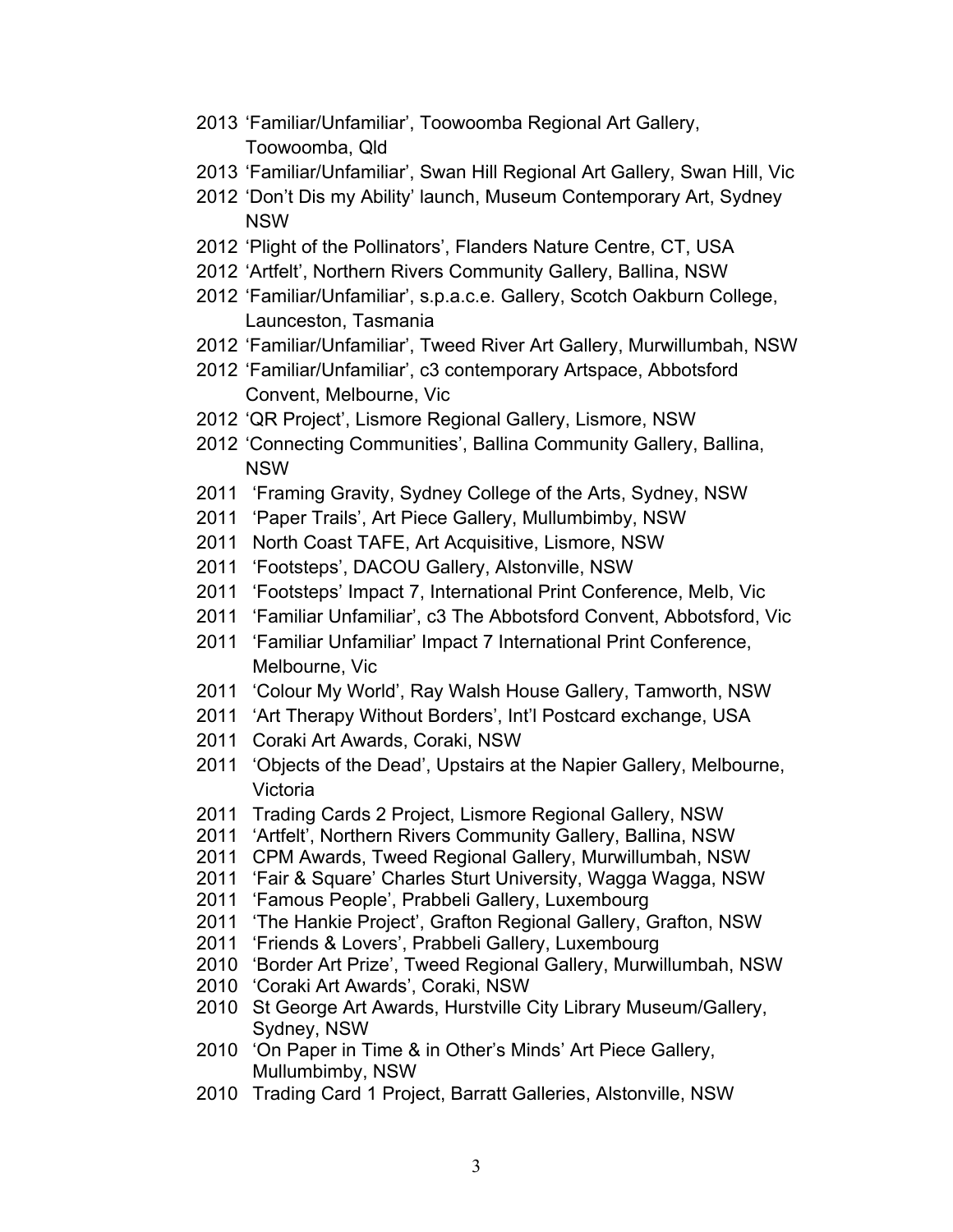- 2010 'Artfelt', Northern Rivers Community Gallery, Ballina, NSW
- 2010 'Objects of the Dead', Barratt Galleries, Alstonville, NSW
- 2009 'AARTBOXX', Mori Gallery, Sydney, NSW
- 2009 'Articulation', Fairfield City Museum and Art Gallery, Smithfield, NSW
- 2009 SCU Artists' Book Award, Barratt Galleries, Alstonville, NSW
- 2009 'Books Beyond Words', East Gippsland Art Gallery, VIC
- 2009 CPM Awards, Tweed Regional Gallery, Murwillumbah, NSW
- 2009 'Born To Be Wild', Penrith Regional Gallery, alongside Tracey Moffatt, Patricia Piccinini, Shaun Gladwell, Chris O'Doherty, Sydney, NSW
- 2008 'BISSI with Life', Northern Rivers Community Gallery, Ballina, NSW
- 2008 SCU Artists' Book Award, Barratt Galleries, Alstonville, NSW
- 2008 ANZ Bank Charity Blue Week, Ballina, NSW
- 2007 5<sup>th</sup> Artists Book and Multiples Fair, Grahame Galleries, Brisbane, QLD
- 2007 'To Have and To Hold', Barratt Galleries, Alstonville, NSW
- 2007 Artists' Book Exhibition, Barratt Galleries, Alstonville, NSW
- 2006 Seoul World Book Art Exhibition, Seoul, SOUTH KOREA collaborative
- 2006 'Rabbit and House', 4th International Artist's Book Triennial. Vilnius, LITHUANIA collaboration
- 2006 Headway ADP, Liverpool District Hospital, Sydney, NSW
- 2005 Southern Cross University Artists' Book Award, Lismore NSW
- 2005 'Hunting Pole', Lismore Regional Gallery, Lismore NSW (unauthorised intervention)
- 2005 Chapter 64, Artists' Book Exhibition, Piece Gallery, Mullumbimby NSW
- 2004 Exit 04, Graduation Show, Southern Cross University, Lismore NSW
- 2004 Headway ADP, Bankstown District Hospital NSW
- 2004 TBI Week, ADP, Bankstown City Council Chambers, Bankstown NSW
- 2004 'Protoplay', Piece Gallery, Mullumbimby NSW
- 2004 'Between The Covers', Next Gallery, Lismore NSW
- 2004 'Chapter II', Artists' Book Exhibition, Piece Gallery, Mullumbimby, NSW
- 2004 'By Degrees', Armisteads Gallery, Lismore, NSW
- 2003 SRC Student Drop in Centre, Southern Cross University, Lismore, NSW

#### **Collections**

Intensive Care Unit, Royal Melbourne Hospital, Victoria, 'Scarlet's Fund' Geelong Gallery, Victoria, 'Corporeal' (collaboration) Print Council of Australia, 'Familiar Unfamiliar' (collaboration)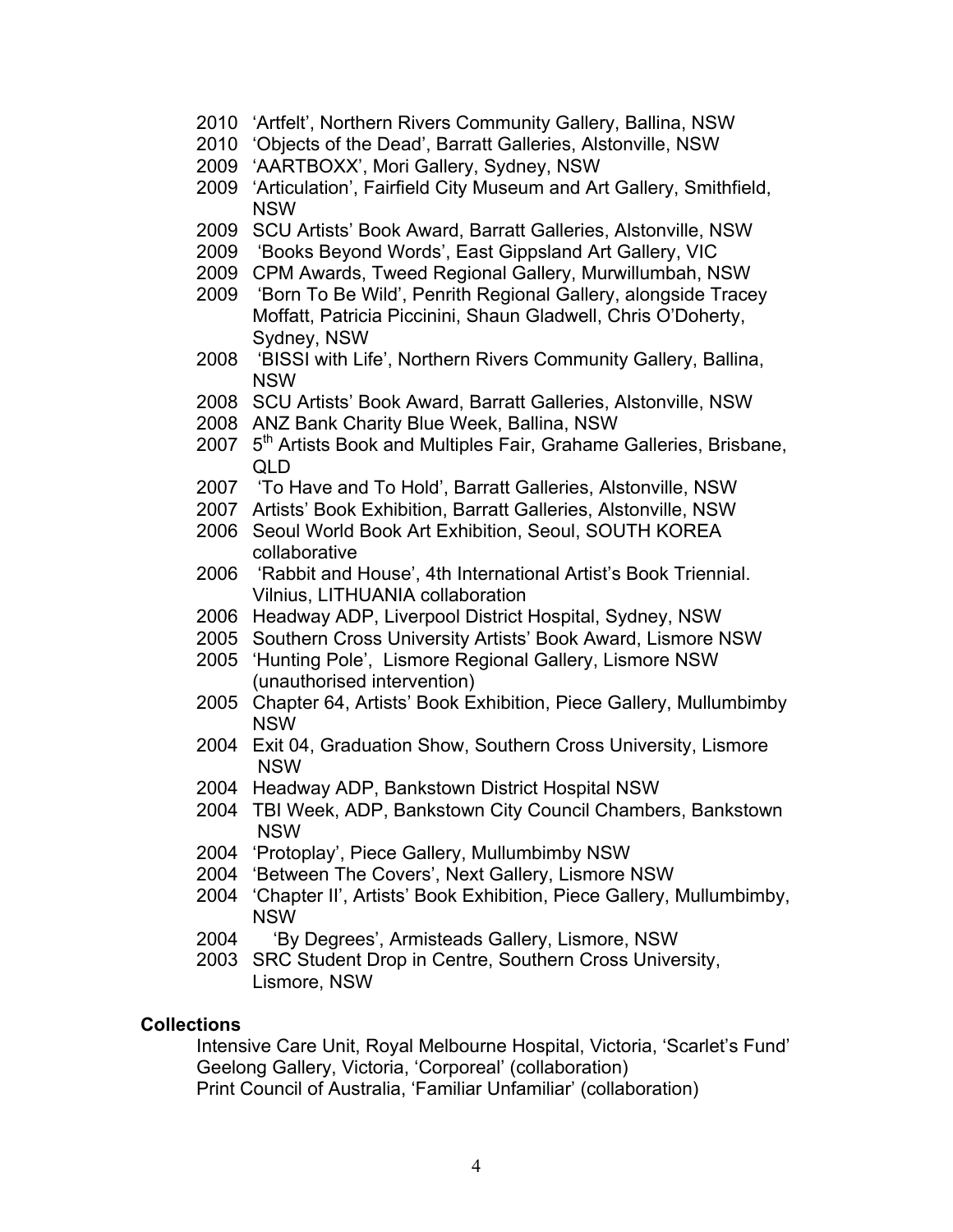DACOU, Dreaming Arts Centre of Utopia, 'Footsteps' (collaboration) Bundanon Trust, 'Sogno di da Vinci', North Nowra, NSW State Library Queensland, Artists Book Collection 'Too BISSI to BEE Bored or Lonely' State Library Queensland, Artists Book Collection 'Wild Cherry Tin Mine' (collaboration) Southern Cross University Print Archives, Lismore, NSW Southern Cross University Artists Book Collection 'Temporary Australian', Lismore, NSW University West England, The Centre for Artist Books, Bristol, ENGLAND Contemporary Art Centre, Vilnius, LITHUANIA Numerous national and international private collections

# **Selected Bibliography**

- Selected artwork for invitation to 'Local Provenance' exhibition, Tweed Regional Gallery, Murwillumbah, NSW
- Byron Bay Int'l Film Festival, 'The Art of Working With Bees', ABC Open, short film by Jeff Licence, 2014
- http://www.verandahmagazine.com.au/comes-sun-king-comes-sun-king/
- 'The Art of Working With Bees', ABC Open, short film by Jeff Licence, 2014, https://open.abc.net.au/explore/85325
- Guest Panelist, Arts Access Australia- Arts & Disability 'Meeting Place', The Old Woolstore Apartment Hotel, Hobart TAS, June 2013
- Spotlight, Brain Injury Association NSW Newsletter, Issue 1, 2013, p.13
- "Art Transforms Boxes", Ballina Shire Advocate, p.17
- 2SM Sydney Radio interview -Grant Goldman, 'Don't Dis my Ability'
- ABC North Coast Radio interview, 'Don't Dis my Ability' campaign Helen Hawkes, Northern Star, Weekend lift-out, front cover subject & p.99 "Crashing to a New Future", November 24, 2012. 'Made You Look', Family & Community Services, campaign newsletter, 2012 Disability Ambassador, p.4 & "The Long Road Back", p.28-29.
- Avant Card, Accessible Arts selected & printed postcard, 'Bee'n a Tough Day Honey!
- 'Framing Gravity', 2011, Sydney College of the Arts, exhibition catalogue front cover image

-Spotlight, Brain Injury Association NSW Newsletter. Front cover subject & member profile Issue 1, 2011, p.14

-GPSpeak. 'Accident brings new perspective', April, 2011, p.16

-Arts Access, Artists' profile, July 2011 -

www.artsaccessaustralia.org/index.php?mact=News,cntnt01 -Guest presenter, 2010 'Arts Activated Conference', Powerhouse Museum,

Sydney, NSW